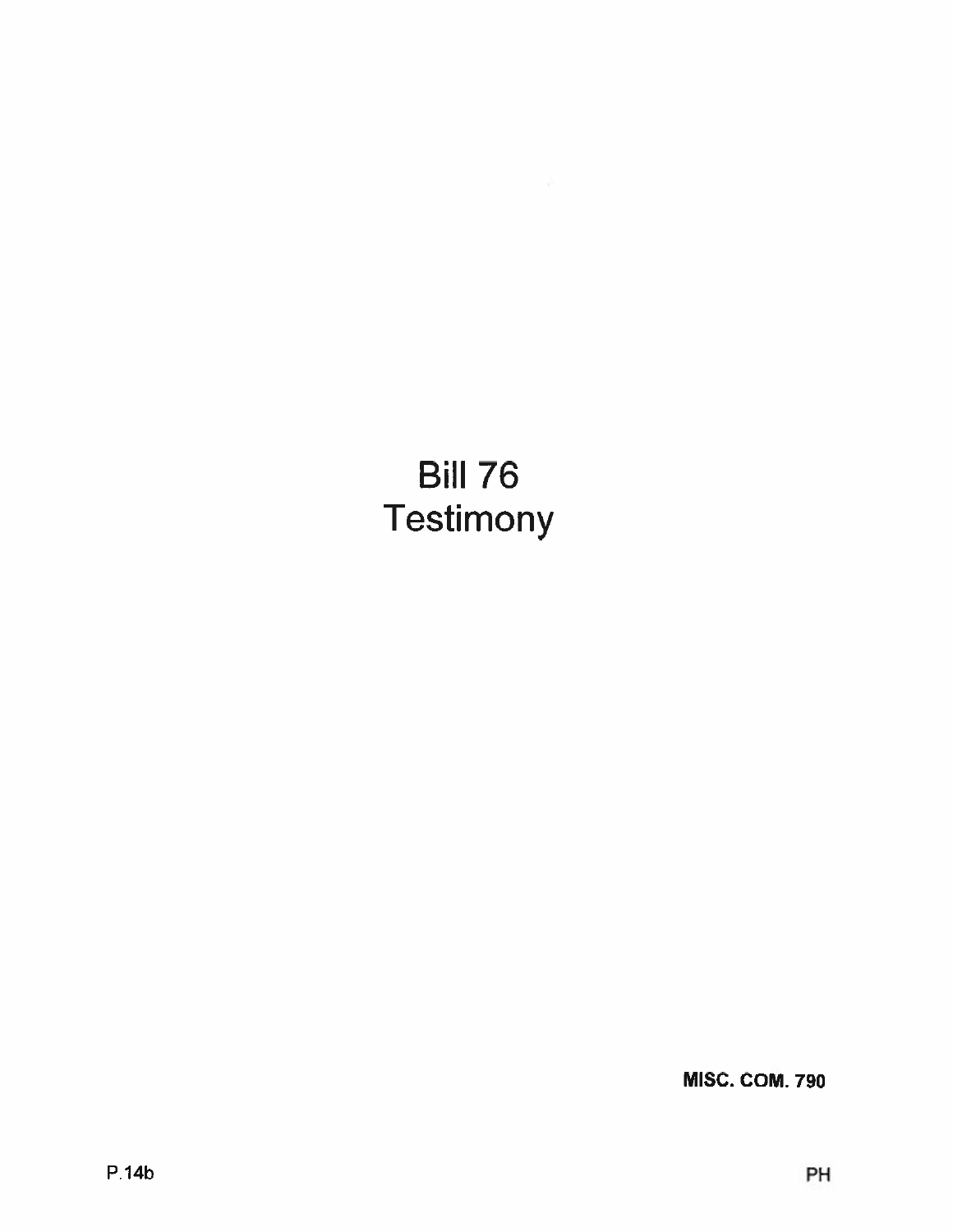## Honolulu Board of REALTORS<sup>®</sup>

1136 llthAvenue, Suite 20D • Hono!ulu, HI 96816-3796 • TEL: 808.732.3000 • FAX. 808732.8732. www.hicentraI.com

Testimony by Suzanne Young, CEO Honolulu Board of REALTORS®

In Opposition to Bill 76 (2020) Honolulu City Council Thursday, November 5, 2020 Honolulu Hale

Dear Chair Kobayashi and Council Members:

Thank you for the opportunity to provide testimony on this bill. The Honolulu Board of REALTORS® (HBR) opposes Bill <sup>76</sup> (2020), which establishes <sup>a</sup> vacant home tax for residential properties that are left vacant for 180 consecutive days. The bill's true intent is currently unclear, as to whether it is to increase the housing supply on O'ahu or to bring in additional revenue to the city. HBR supports increasing the greatly needed housing supply but has many concerns about how effective this bill would be in providing housing for local residents. Also, the bill's impediment on private property rights is problematic. HBR and its City Affairs Committee offer the following comments on behalf of our 6,000 members to voice our concerns and possible recommendations.

## Concerns:

- • Adding <sup>a</sup> tax to vacant residential properties infringes on private property rights if these properties do not pose <sup>a</sup> health or safety risk.
- Due to COVID-19, there is a lack of community availability to provide testimony and input. The City needs to allow additional time for more public engagemen<sup>t</sup> and discussion post-CO VID-J9.
- • COVID-19 has caused an economic crisis in Honolulu. No one knows what the economy or the real estate market will look like as Honolulu moves through and recovers from the COVID-19 pandemic. The discussion on this bill should be deferred until the economy and real estate market can be fully assessed once the threat of COVID-19 has passed.
- • This measure is too broad and could have the unintended consequence of applying to property owners that are having difficulty finding <sup>a</sup> renter or for properties that are undergoing renovations for an extended amount of time.
- • This bill lacks much-needed details about the implementation and impact of this bill. For instance:
	- <sup>o</sup> What types of properties will be taxed? Vacant homes, blighted properties, long-term abandoned, and temporarily abandoned are all different.
	- <sup>o</sup> How will the City determine the implementation and enforcement of what is deemed <sup>a</sup> "vacant" home and track how long it is vacant?
		- The currently propose<sup>d</sup> method of tracking the water usage is insufficient as condominiums do not have submeters, and owners may have their lawn regularly serviced, which would show inaccurate water usage.
	- <sup>o</sup> In addition to exemptions that are included in the bill, there are still several other reasons that one may leave their home vacant, such as military duty, work assignment outside of the state, travel restrictions and concerns regarding COVID-19, <sup>a</sup> property that is intestate, or <sup>a</sup> property in which the probate process is taking longer than the anticipated timeframe.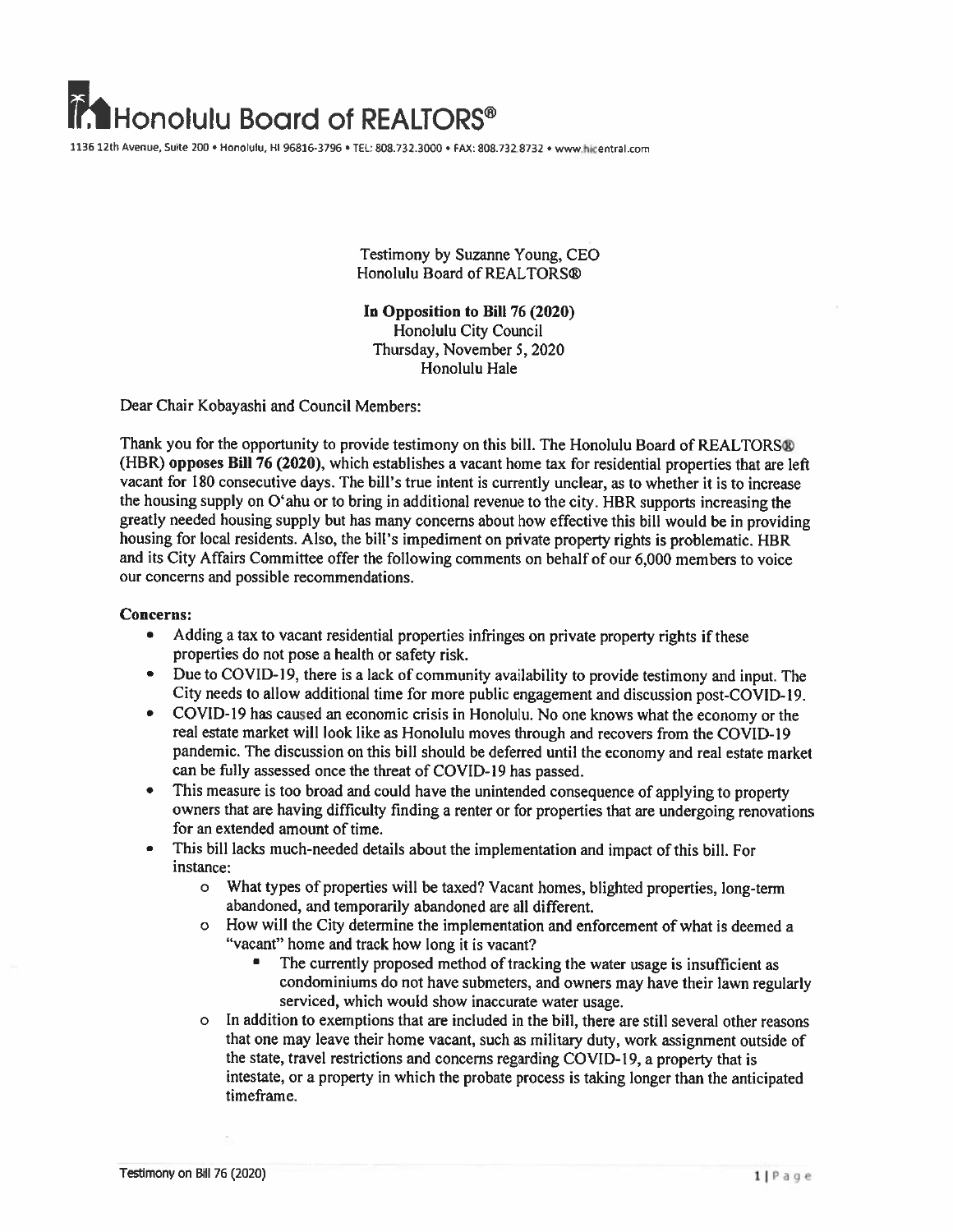1136 12th Avenue. Suite 200 • Honolulu, HI 96816-3796 • TEL: 808.7323000 • FAX: 808.732.8732 • www.hicentral.com

- <sup>o</sup> The bill does not stipulate the specific criteria properties would be subject to this tax, especially with an issue of double taxation for properties that are already being taxed <sup>a</sup> higher rate, such as those falling under Res A.
- <sup>o</sup> The public cannot correctly foresee the potential impact of this bill as there has not been <sup>a</sup> proposed tax rate.

## Recommendation(s):

While HBR opposes Bill 76(2020) as it infringes on homeowners' private property rights and the increase of property taxes, we kindly request the Council take into consideration the following recommendations to ease the burden on homeowners:

- Postpone this bill until there can be proper community engagement and discussion. We need  $\bullet$ to see where the economy and real estate market stands. Once the economy can open and those affected by COVID-19 can obtain regular employment that allows them to stay in their properties (owned or rented), identify the requirements that qualify <sup>a</sup> home as vacant, establish the tax rate, and outline the enforcement guidelines and policies for the community to review.
- • Determine whether the implementation will be beneficial in accordance with the housing needs and if the program will be revenue-neutral. Commission <sup>a</sup> taskforce to identify the number of vacant homes in Honolulu County. project the anticipated increase in the housing supply (property types, areas, the rental levels), and potential tax revenue.
- •Provide incentives to homeowners to rent out their homes. For example, if a homeowner rents out their currently vacant home, they could receive <sup>a</sup> tax break or tax credit.
- •Implement a sunset date to be effective for one (1) year. Hold a one-year trial period that would then allow the City Council to review and determine if the new tax classification is achieving its goal of increasing the housing supply and that the program is operationally selffunding.
- •Establish <sup>a</sup> threshold to the properties that would be impacted (i.e., assessed over \$3 million).
- • Provide expedited permits and fee waivers for homeowners who are improving properties for rental purposes or providing housing (i.e., in-law suite).

This bill should be extensively studied and detailed so that the outcome of <sup>a</sup> new tax will be beneficial to the housing supply and not inhibit private property rights. We appreciate the Council's consideration of our testimony.

Mahalo, Suzanne Young Chief Executive Officer